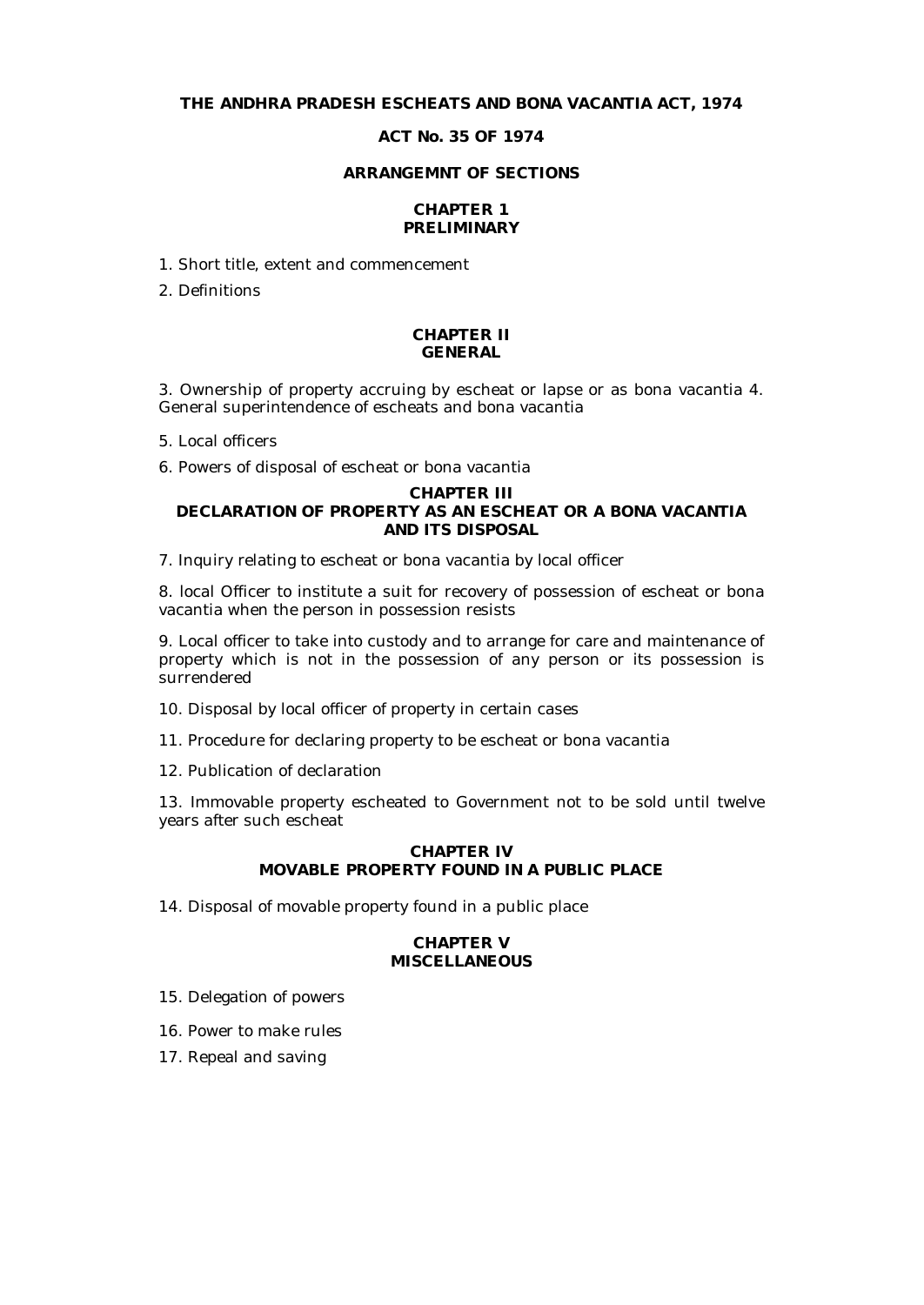**THE ANDHRA PRADESH ESCHEATS AND BONA VACANTIA ACT, 1974**

#### **ACT No. 35 OF 1974**

[7th September, 1974]

**AN ACT TO PROVIDE FOR THE DETERMINATION, CUSTODY AND DISPOSAL, OF PROPERTY VESTED IN THE STATE OF ANDHRA PRADESH BY ESCHEAT OR LAPSE OR AS BONA VACANTIA FOR WANT OF A RIGHTFUL OWNER AND OF UNCLAIMED PROPERTY AND FOR MATTERS CONNECTED THEREWITH.**

BE it enacted by the Legislature of the State of Andhra Pradesh in the Twentyfifth year of the Republic of India as follows:-

#### **CHAPTER 1 PRELIMINARY**

**1. Short title, extent and commencement** - (1) This Act may be called the Andhra Pradesh Escheats and Bona Vacantia Act, 1974.

(2) It extends to the whole of the State of Andhra Pradesh.

(3) It shall come into force on such date as the Government may, by notification, appoint.

**2. Definitions** - In this Act, unless the context otherwise requires,-

(i) "bona vacantia" includes any property, situated in the State, of which there is no rightful owner, but does not include an escheat or any movable property found in a public place;

(ii) "competent authority" means the chief controlling authority specified in section 4;

(iii) "court" means any civil court of competent jurisdiction ;

(iv) "escheat" means any property the owner of which dies interstate and without leaving legal heir;

(v) "Government" means the State Government;

(vi) "local officer" means the officer appointed under section 5;

(vii) "notification" means a notification published in the Andhra Pradesh Gazette; and the word "notified" shall be construed accordingly;

(viii) "Prescribed" means prescribed by rules made by the Government under Act.

#### **CHAPTER II GENERAL**

**3. Ownership of property accruing by escheat or lapse or as bona vacantia** - All property situated in the State, which is vested in the State by escheat or lapse or as bona vacantia for want of a rightful owner, shall belong to the Government and the Government shall be the owner of all such property.

**4. General superintendence of escheats and bona vacantia** - Subject to the general or special orders of the Government, the general superintendence of all escheats and bona vacantia shall be vested in the Board of Revenue or in such other officer or authority as may be empowered by the Government in this behalf, who shall be the chief controlling authority in all matters connected with the administration of escheats and bona vacantia under this Act.

**5. Local officers** - (1) The Government may, by notification, appoint the District Collector or such other officers as they may deem fit, to be the local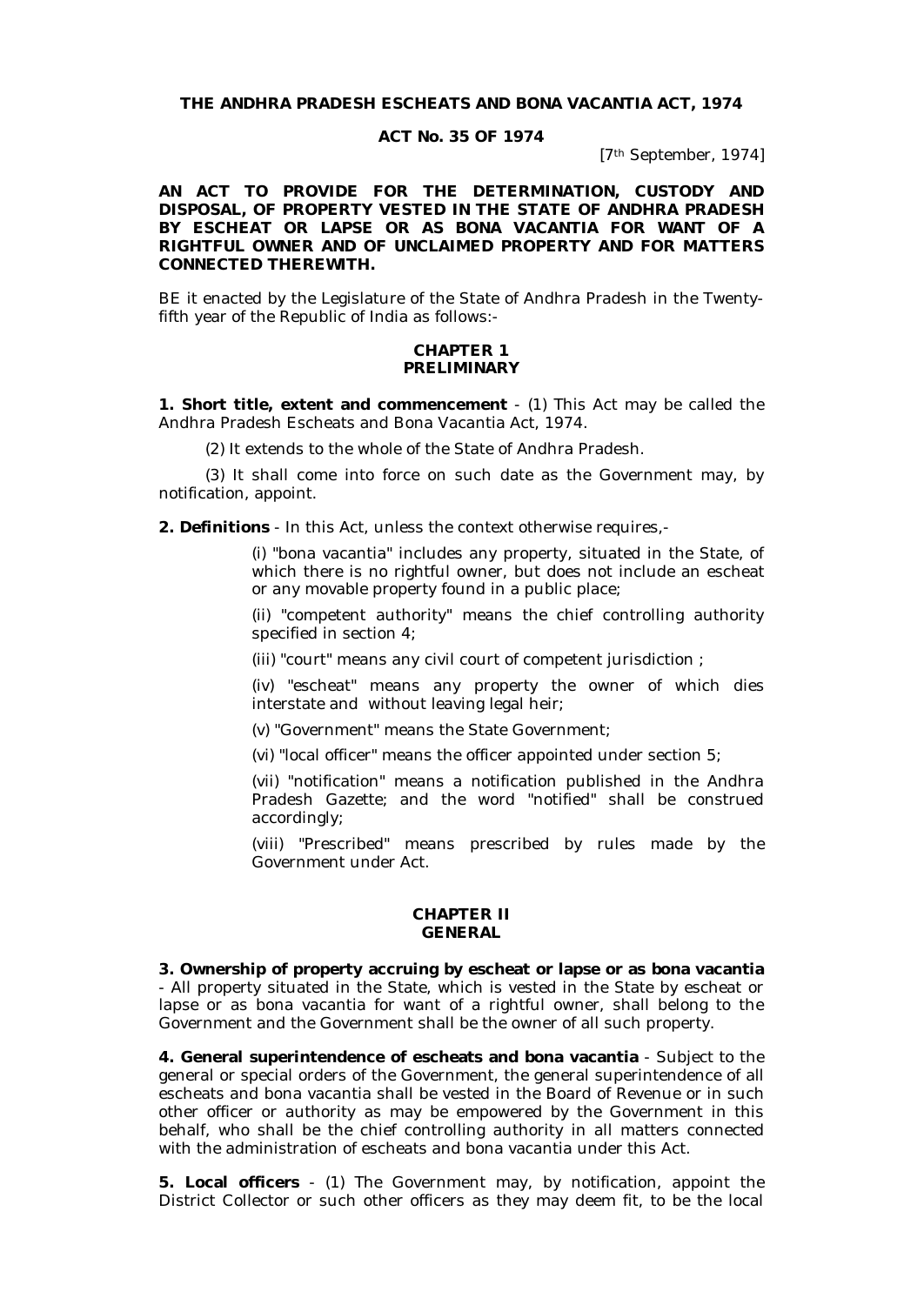officers for each district, to exercise the powers and perform the functions assigned by or under this Act, subject to the general control and directions of the competent authority.

(2) The Government may, by notification, appoint such number of other officers as may be necessary for the purposes of this Act, to assist the local officer.

**6. Powers of disposal of escheat or bona vacantia** - (1) Save as otherwise provided in this Act, an escheat or a bona vacantia may be disposed of—

(a) by the Government irrespective of its value;

(b) by the competent authority, where its value does not exceed ten thousand rupees;

(c) by the local officer, where its value does not exceed two thousand rupees;

(2) The power to dispose of an escheat or bona vacantia under subsection (1) shall include the powers

> (i) to decide whether the claim of Government should be asserted and the property taken into custody;

> (ii) to make equitable disposition of property which devolves by escheat;

> (iii) to take charge of the property to which the claim of the Government has been asserted and to arrange for its care and maintenance during the period when it is in their custody.

#### **CHAPTER III**

### **DECLARATION OF PROPERTY AS AN ESCHEAT OR A BONA VACANTIA AND ITS DISPOSAL**

**7. Inquiry relating to escheat or bona vacantia by local officer** - Whenever the local officer receives information from any source that any property of the nature of an escheat or a bona vacantia is situated or lying within his jurisdiction, he shall cause an inquiry to be made in respect thereof.

**8. local Officer to institute a suit for recovery of possession of escheat or bona vacantia when the person in possession resists** - (1) Where, as a result of the inquiry under section 7, the local officer is satisfied that the property of the nature of an escheat or a bona vacantia is in the possession of a person who has no authority to claim it and if such person resists to surrender such possession on demand, the local officer may, after obtaining the sanction of the competent authority, institute a suit in a court for declaration of the Government's right to the property and for recovery of possession of such property.

(2) Where the court has declared that the property is an escheat or a bona vacantia, the local officer shall obtain the possession thereof through the court and manage it or dispose it of in such manner as may be prescribed.

**9. Local officer to take into custody and to arrange for care and maintenance of property which is not in the possession of any person or its possession is surrendered** - Where the property of the nature of an escheat or a bona vacantia is not in the possession of any person or where the person in possession surrenders such possession when demanded, the local officer shall take the property into his custody and arrange for its care and maintenance until the claim is settled under section 11.

**10. Disposal by local officer of property in certain cases** - (1) The local officer shall prepare on the site and in the presence of not less than five respectable persons of the locality, an inventory of the property taken into his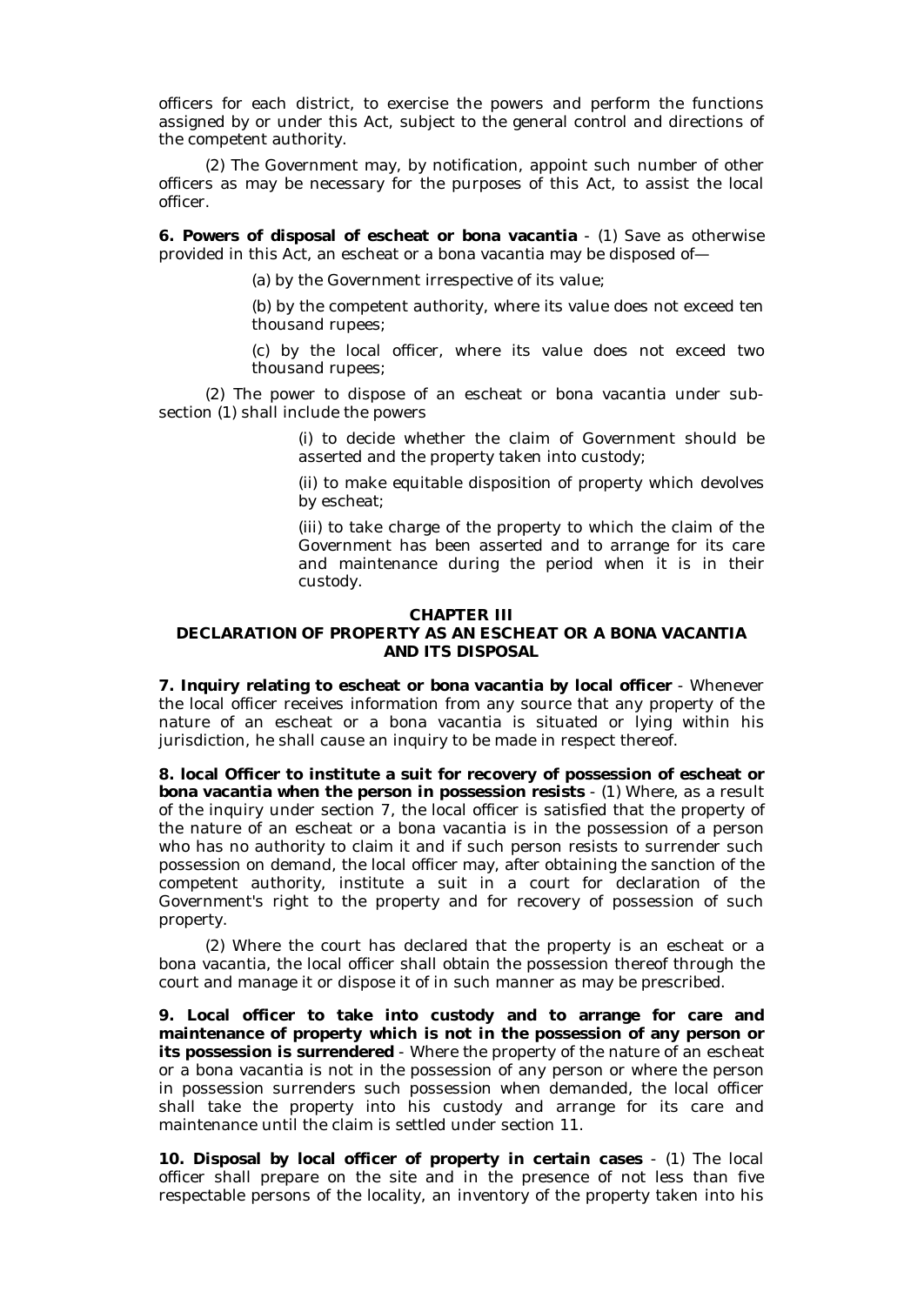custody under section 9 and forthwith send a report in the prescribed form to the competent authority, together with a copy of the inventory.

(2) Where such property is an immovable property, the leasehold right thereof shall be sold by public auction by such revenue authority and after following such procedure as may be prescribed and the sale proceeds shall be held in deposit, after deducting there-from the expenses of the sale.

(3) (a) Where the property taken into custody under section 9, or any part thereof is perishable or involves considerable expenditure for its protection or for any other reason the immediate sale thereof is considered expedient by the local officer, he may for reasons to be recorded in writing, order the disposal of the property or part thereof by public auction in the manner prescribed, the sale proceeds being held in deposit, after deducting there-from the expenses of the sale.

> (b) Where the property taken into custody under section 9 is movable property of the value not exceeding fifty rupees, the local officer shall cause it to be sold by public auction in the manner prescribed, and credit the sale proceeds thereof to the Government.

**11. Procedure for declaring property to be escheat or bona vacantia** - (1) As soon as may be after the property is taken into his custody under section 9, the local officer shall publish a notice in such manner as may be prescribed, calling upon the persons who may have any claim to such property to prefer their claims to such property in the prescribed form within three months from the date of publication of the notice.

(2) If no claim is preferred within the said period of three months, the local officer shall declare the property in respect of which the notice is published sub-section (1) to be an escheat or a bona vacantia, as the case may be, and dispose it of in such manner as may be prescribed.

(3) (a) If any person prefers a claim within the said period of three months, the local officer shall refer the claim to the court for its decision as to whether or not the person making the claim is entitled to the property; and the court shall, after giving a notice to the local officer and to the claimant, decide the reference, as if it were a suit;

> (b) Where the court decides that the property taken into custody under section 9 or any part thereof rightfully belongs to the claimant, the local officer shall deliver the same to him; and where the court decides that it does not belong to the claimant, the court shall declare the property to be an escheat or a bona vacantia, as the case may be.

**12. Publication of declaration** - As soon as a declaration is made by the local officer under sub-section (2) of section 11 or by the court under clause (b) of sub-section (3) of that section, the local officer shall publish a notification thereof in the Andhra Pradesh Gazette and in a local newspaper of the district where the property is situated or lies, and shall also cause an announcement of the declaration to be made by beat of drum in the village in which the property is situated or lies.

**13. Immovable property escheated to Government not to be sold until twelve years after such escheat** - Notwithstanding anything in this Act, no immovable property which is declared escheat or bona vacantia shall ordinarily be alienated by sale or grant until it has been in the possession of the Government for twelve years.

#### **CHAPTER IV**

# **MOVABLE PROPERTY FOUND IN A PUBLIC PLACE**

**14. Disposal of movable property found in a public place** - (1) Any movable property which is found in a public place, and the owner of which is not